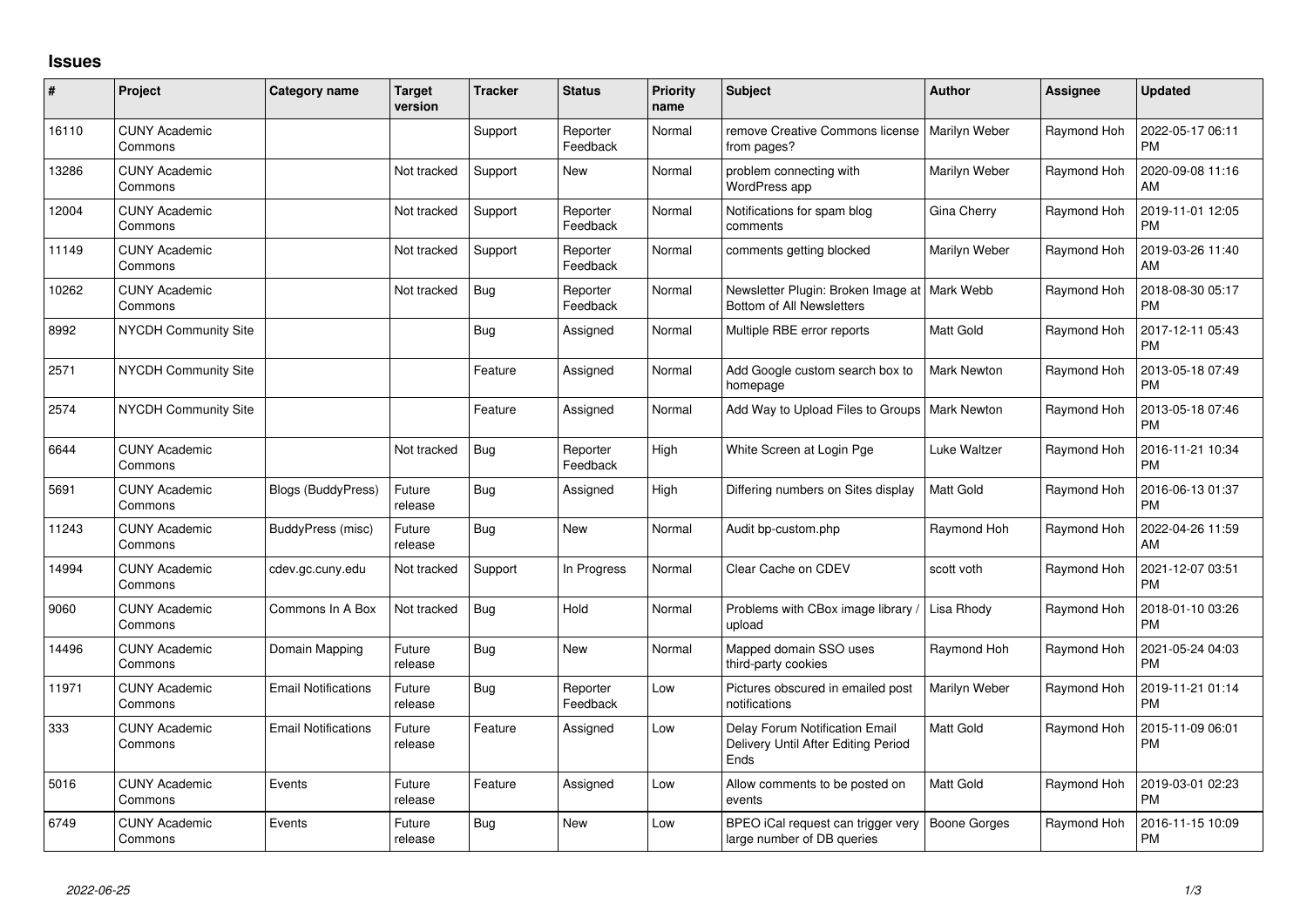| #     | Project                         | Category name  | <b>Target</b><br>version | <b>Tracker</b> | <b>Status</b>                       | <b>Priority</b><br>name | Subject                                                                      | <b>Author</b>       | Assignee    | <b>Updated</b>                |
|-------|---------------------------------|----------------|--------------------------|----------------|-------------------------------------|-------------------------|------------------------------------------------------------------------------|---------------------|-------------|-------------------------------|
| 1192  | <b>CUNY Academic</b><br>Commons | Group Files    | Future<br>release        | Feature        | Assigned                            | Low                     | When posting group files, allow<br>users to add a category without<br>saving | Matt Gold           | Raymond Hoh | 2015-11-09 05:53<br><b>PM</b> |
| 13358 | <b>CUNY Academic</b><br>Commons | Group Forums   | Future<br>release        | Feature        | <b>New</b>                          | Normal                  | Improved UI for group forum<br>threading settings                            | <b>Boone Gorges</b> | Raymond Hoh | 2021-11-19 12:27<br><b>PM</b> |
| 13328 | <b>CUNY Academic</b><br>Commons | Group Forums   | Not tracked              | Bug            | Reporter<br>Feedback                | Normal                  | cross-posting in two related groups                                          | Marilyn Weber       | Raymond Hoh | 2020-09-15 10:39<br><b>PM</b> |
| 10659 | <b>CUNY Academic</b><br>Commons | Group Forums   | Future<br>release        | Feature        | Assigned                            | Normal                  | Post to multiple groups via email                                            | <b>Matt Gold</b>    | Raymond Hoh | 2018-11-15 12:54<br>AM        |
| 7928  | <b>CUNY Academic</b><br>Commons | Group Forums   | Not tracked              | Bug            | New                                 | Normal                  | Duplicate Forum post                                                         | Luke Waltzer        | Raymond Hoh | 2017-04-11 09:27<br><b>PM</b> |
| 3192  | <b>CUNY Academic</b><br>Commons | Group Forums   | Future<br>release        | Feature        | Assigned                            | Normal                  | Customizable forum views for<br>bbPress 2.x group forums                     | Boone Gorges        | Raymond Hoh | 2015-11-09 12:47<br>PM        |
| 13457 | <b>CUNY Academic</b><br>Commons | Group Forums   | 2.0.2                    | Bug            | <b>New</b>                          | High                    | Forum post not sending<br>notifications                                      | Filipa Calado       | Raymond Hoh | 2022-06-14 11:36<br>AM        |
| 7115  | <b>CUNY Academic</b><br>Commons | Groups (misc)  | Future<br>release        | Feature        | Reporter<br>Feedback                | Normal                  | make licensing info clear during<br>group creation                           | <b>Matt Gold</b>    | Raymond Hoh | 2020-12-08 11:32<br>AM        |
| 16296 | <b>CUNY Academic</b><br>Commons | Home Page      | 2.0.2                    | Bug            | Staged for<br>Production<br>Release | Normal                  | "Visit Profile" link on Member<br>Directory page doesn't work<br>properly    | Raymond Hoh         | Raymond Hoh | 2022-06-24 07:54<br><b>PM</b> |
| 6995  | <b>CUNY Academic</b><br>Commons | Home Page      | Not tracked              | Bug            | Assigned                            | Normal                  | member filter on homepage not<br>working                                     | <b>Matt Gold</b>    | Raymond Hoh | 2016-12-11 09:46<br><b>PM</b> |
| 4535  | <b>CUNY Academic</b><br>Commons | My Commons     | Future<br>release        | Bug            | New                                 | Low                     | My Commons filter issue                                                      | scott voth          | Raymond Hoh | 2015-09-01 11:17<br>AM        |
| 3517  | <b>CUNY Academic</b><br>Commons | My Commons     | Future<br>release        | Feature        | Assigned                            | Normal                  | Mute/Unmute My Commons<br>updates                                            | <b>Matt Gold</b>    | Raymond Hoh | 2015-11-09 01:19<br><b>PM</b> |
| 3536  | <b>CUNY Academic</b><br>Commons | My Commons     | Future<br>release        | Feature        | Assigned                            | Normal                  | Infinite Scroll on My Commons<br>page                                        | <b>Matt Gold</b>    | Raymond Hoh | 2015-04-13 04:42<br><b>PM</b> |
| 3577  | <b>CUNY Academic</b><br>Commons | My Commons     | Future<br>release        | Design/UX      | Assigned                            | Normal                  | Replies to items in My Commons                                               | Matt Gold           | Raymond Hoh | 2015-04-09 05:19<br><b>PM</b> |
| 16177 | <b>CUNY Academic</b><br>Commons | Reply By Email |                          | Bug            | New                                 | Normal                  | Switch to Inbound mode for RBE                                               | Raymond Hoh         | Raymond Hoh | 2022-05-30 04:32<br><b>PM</b> |
| 13430 | <b>CUNY Academic</b><br>Commons | Reply By Email | Not tracked              | <b>Bug</b>     | New                                 | Normal                  | Delay in RBE                                                                 | Luke Waltzer        | Raymond Hoh | 2020-10-13 11:16<br>AM        |
| 8991  | <b>CUNY Academic</b><br>Commons | Reply By Email | Not tracked              | Bug            | Hold                                | Normal                  | RBE duplicate email message<br>issue                                         | Matt Gold           | Raymond Hoh | 2018-02-18 08:53<br>PM        |
| 8976  | <b>CUNY Academic</b><br>Commons | Reply By Email | Not tracked              | Feature        | Assigned                            | Normal                  | Package RBE new topics posting?   Matt Gold                                  |                     | Raymond Hoh | 2017-12-04 02:34<br><b>PM</b> |
| 6671  | <b>CUNY Academic</b><br>Commons | Reply By Email | Not tracked              | Bug            | Assigned                            | Normal                  | "Post too often" RBE error<br>message                                        | Matt Gold           | Raymond Hoh | 2016-11-11 09:55<br>AM        |